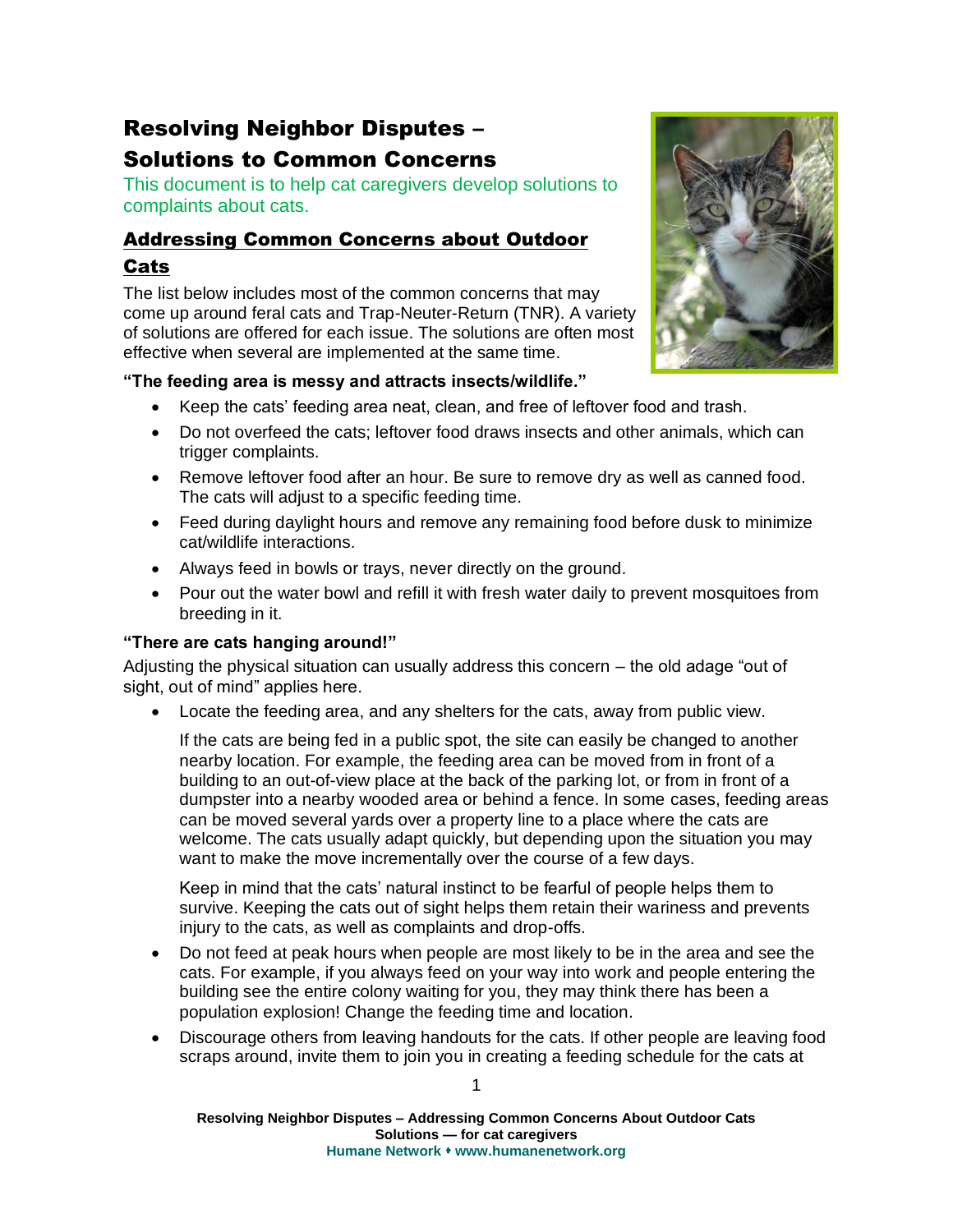the designated feeding location. (If you cannot identify the feeder in person, try leaving a polite note with your phone number or e-mail address where the food was left.)

• If you provide a feeding station or shelter for the cats, it's best to make it as inconspicuous as possible. Painting shelters and feeding stations green, brown, or some other natural color helps them blend into the environment.

#### **"Cats are sleeping under my porch."**

Cats sleeping under a neighbor's house, in a shed, or other locations are seeking a warm, dry, safe, shelter from the elements.

- Recommend that the property owners physically block or seal the location the cats are entering with chicken wire or lattice when they are sure the cats are not there. (You could offer to help with this.)
- Provide shelters for the cats. (The Alley Cat Allies website offers information on how to build a shelter.) A colony may need multiple shelters. Place the shelters away from public view and paint them an inconspicuous earth color.

#### **"Cats are getting into my trash."**

Cats and many wild animals are opportunistic scavengers.

- Scavenging can be reduced by providing regular food for the cats at a set time and in an out-of-the-way location.
- Keep trash properly covered and secured to avoid attracting raccoons, skunks, and possums, in addition to cats.

#### **"Cats are hanging out in my yard."**

There are many safe, low-tech methods to discourage feral cats from hanging out where they are not wanted. Offer to provide and apply these methods at your own expense. If there are other caregivers, consider pooling resources to cover the cost of such items.

- Be sure the cats are neutered; this curtails the urge to roam and mark territory.
- Use a repellent to keep cats out of the area. There are several types of repellents:
	- $\circ$  Chemical repellents (keep in mind that these need to be reapplied routinely). Cat and dog repellents (get the yard and garden type) can be purchased at most large garden centers, home improvement stores, and pet supply stores, as well as online. Some of the common brands are Repel Away From My Garden, Havahart Cat Repellent (uses capsaicin pepper and oil of mustard), and Reppers.
	- o Repellants should be sprayed or distributed around the edges of the yard, the top of fences, and on any favorite digging areas or plants.
	- $\circ$  Motion-activated water sprinkler/repellers, such as The Scarecrow, work to keep cats out of yards.
	- o Ultrasonic devices, such as Cat Stop Automatic Outdoor Cat Deterrent or Yard Control Cat Repeller, Model P7810, emit a high-frequency sound that is annoying to cats, but not perceptible by people. The key to their effectiveness is matching the capacity of the device to the size of the area to be covered. If the device is not powerful enough for the area, it won't work. Devices designed for rodents will not be effective with cats.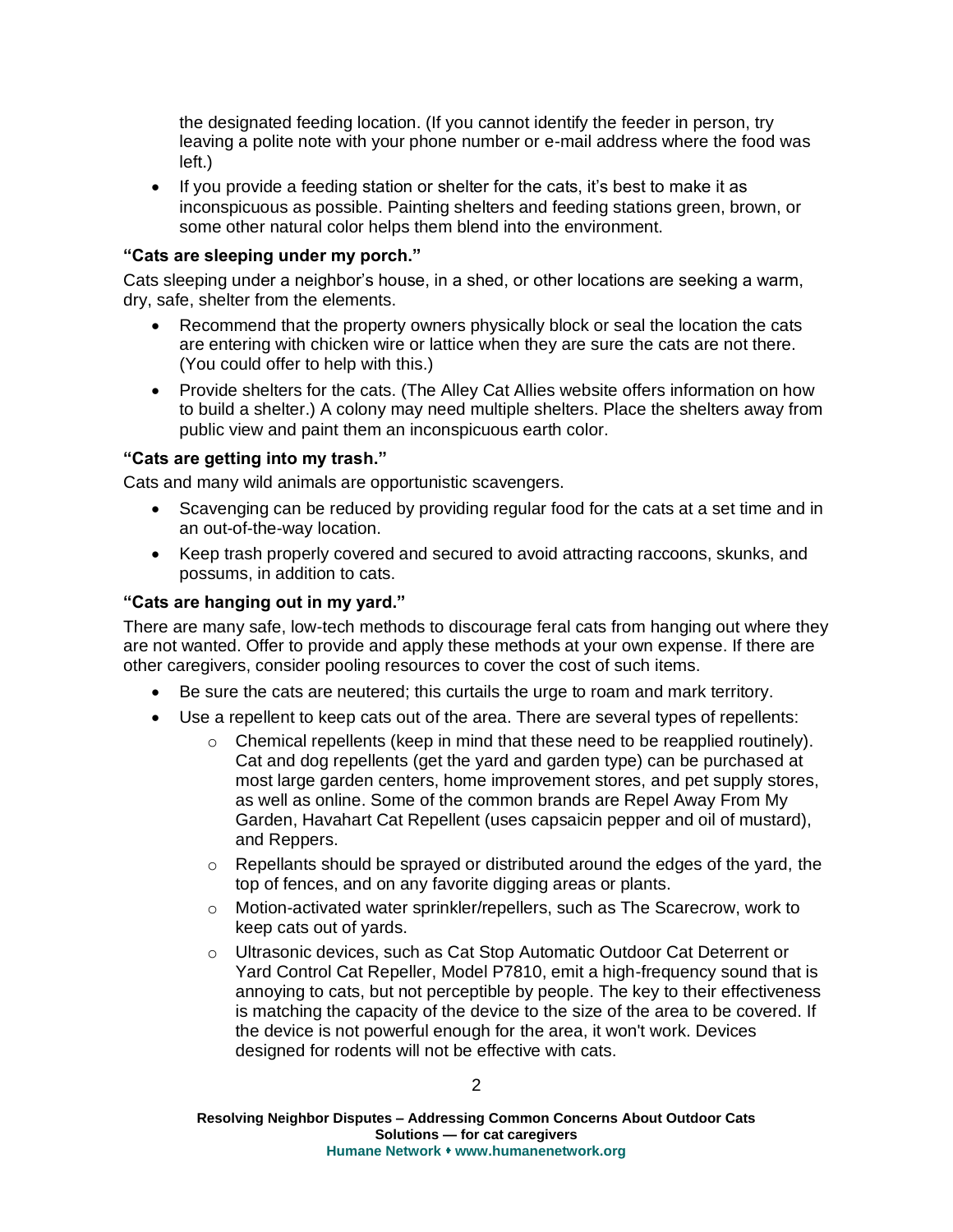- $\circ$  Household items and herbs that repel cats include cayenne pepper, citrus peels, coffee grounds, pipe tobacco, citrus-scented sprays, and oils of lavender, lemon grass, citronella, peppermint, eucalyptus, and mustard. Keep in mind that these need to be reapplied routinely.
- o Plants that repel cats include the border plant Coleus-Canina, now being marketed as an effective scent deterrent for dogs and cats. The herb rue can also be planted to repel cats.
- Do not feed birds on the ground. Use hanging or post bird feeders that cats cannot reach.
- Put up a six-foot fence that comes right to the ground.
- As a last resort, you can enclose your own yard with cat fence to keep the cats confined to your property. Purrfect Cat Fence and Cat Fence In Systems are two types of cat fencing that can be found online.

### **"Cats are digging in my garden."**

- Use one of the repellents listed above.
- Create a physical barrier to digging:
	- $\circ$  Protect gardens and flower beds from digging with Cat Scat plastic mats, which can be purchased online and pressed into the soil. Each mat has flexible plastic spikes, which are harmless to cats and other animals but discourage digging. Heavy plastic carpet runner (pointed side up) also works.



- o Cover exposed ground in flower beds with attractive rocks.
- $\circ$  Take branches from a thorny plant and lay them on the ground in a lattice-type pattern, then plant flowers and seeds in the openings. Wooden or plastic lattice fencing material can be used in the same way.
- o Set chicken wire firmly into the dirt (sharp edges rolled under).
- $\circ$  Embed pinecones, wooden chopsticks, skewers, or plant stakes into the soil every eight inches.
- o Keep sandboxes covered when children are not playing in them.
- Make an outdoor litter box in an acceptable place (works especially well when combined with a deterrent to digging in the old favorite spots).
	- $\circ$  Dig up, loosen, or till the soil, as you would for a garden, in an acceptable, outof-the-way spot in your yard.
	- o Take a very large plastic storage container, make drainage holes in the bottom, and fill it with sandbox sand. Some people use a taller storage container and leave the lid on to protect the sand from the elements, cutting large entry and exit holes on both ends. The sand will need to be scooped regularly and replaced periodically. Putting a couple of pieces of the cats' feces into the boxes initially helps them get the idea.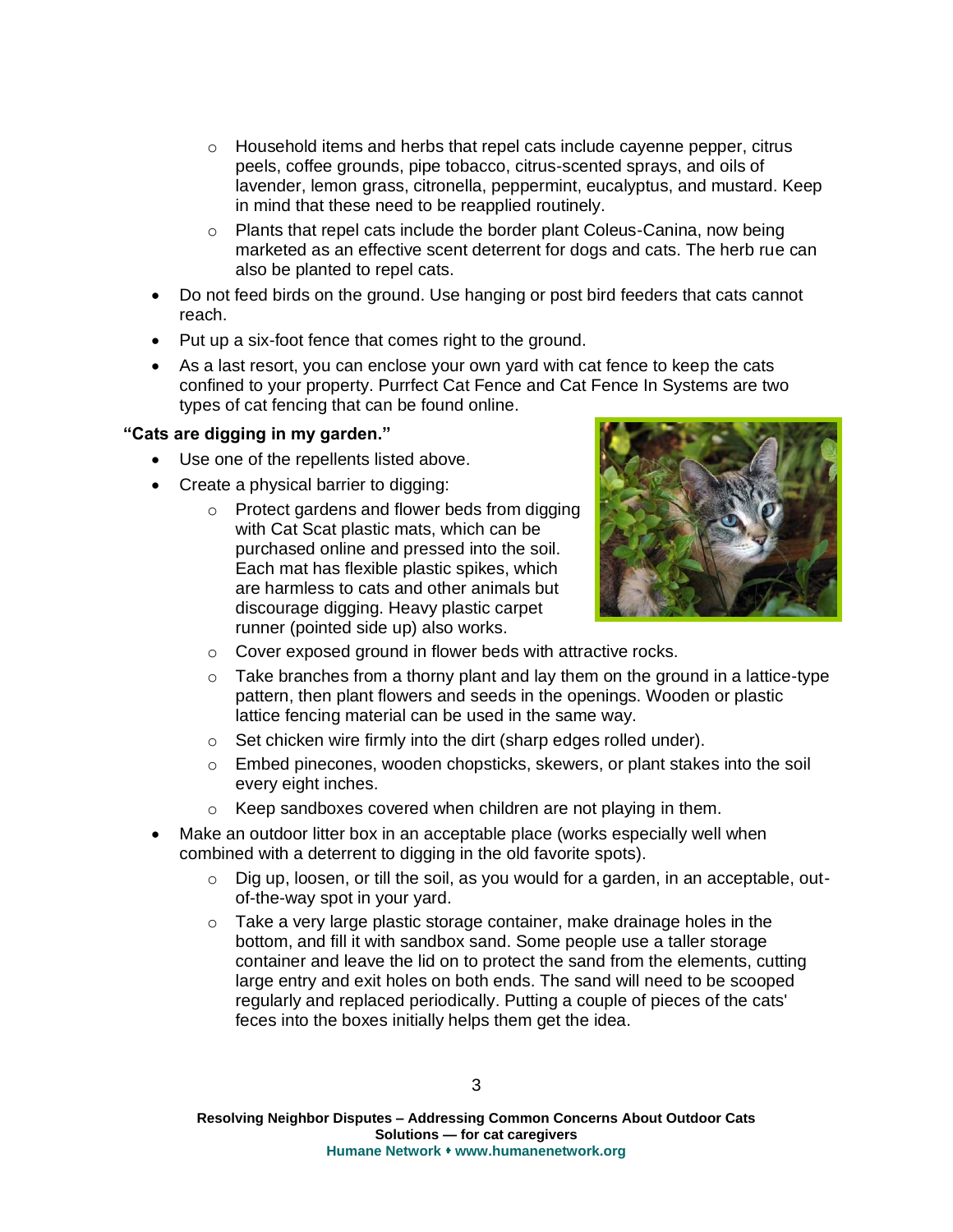$\circ$  Cats love peat moss for doing their business. A four-foot-square area, six to eight inches deep, in a corner of the yard, replaced once a month or so, works nicely. It's very inexpensive and easy to handle and dispose.

### **"Cats are drinking from my swimming pool."**

• If cats are coming to drink from a swimming pool or landscaped pond, provide alternative water away from the pool. Be sure to change the water frequently.

### **"I can smell cat urine."**

- Eliminate the smell of cat urine by rinsing the area thoroughly with white vinegar, which is sold inexpensively by the gallon at supermarkets, or with products available in pet supply stores.
- Neutering the cats is the best way to reduce or eliminate their desire to spray-mark and makes the smell of cat urine less pungent.

### **"Cats are making a lot of noise, fighting, yowling, spraying, and breeding."**

• These are all behaviors associated with feline mating. The solution is to humanely trap and neuter the entire colony. Once cats are neutered the hormones leave their system within three weeks, and the behaviors usually stop.

#### **"Cats are walking on my car."**

- Purchase a car cover to protect the car from cat prints.
- Cats like a high platform from which to view the world. Provide a table, create a platform in a tree, or provide a shelter that cats can lie on top of, as well as inside – anything that gives them a higher vantage point.
- Move shelters and feeding stations away from the area where cars are parked. The cats will follow the food and shelter.
- Sometimes in the winter cats will lie on a car hood for warmth. Provide shelters with outdoor heating pads (available online for doghouses) to keep them warm and away from cars.

#### **"The cats might have fleas."**

- If fleas are a problem in your area, have your veterinarian treat for fleas when the cats are spayed or neutered. Revolution works well and can sometimes be reapplied if you are able to touch the cats while they are eating. Another option for ongoing flea control is Capstar, which can be put into the food.
- Change the straw bedding material in the cats' shelters regularly. Sprinkle a nontoxic herbal flea powder, other flea powder that is safe for cats, or diatomaceous earth (be sure to use food grade) beneath the bedding material inside the shelters. Spaying the interior of the cats' shelters with Insect Growth Regulator, available online in a concentrate without insecticides, is effective in long-term flea control (allow it to dry before the cats come in contact with it).

#### **"I'm worried about our (or our children's) health and safety."**

• Feral cats are naturally wary of people and will not approach humans they do not know. Feral cats will not attack anyone unless they are cornered.